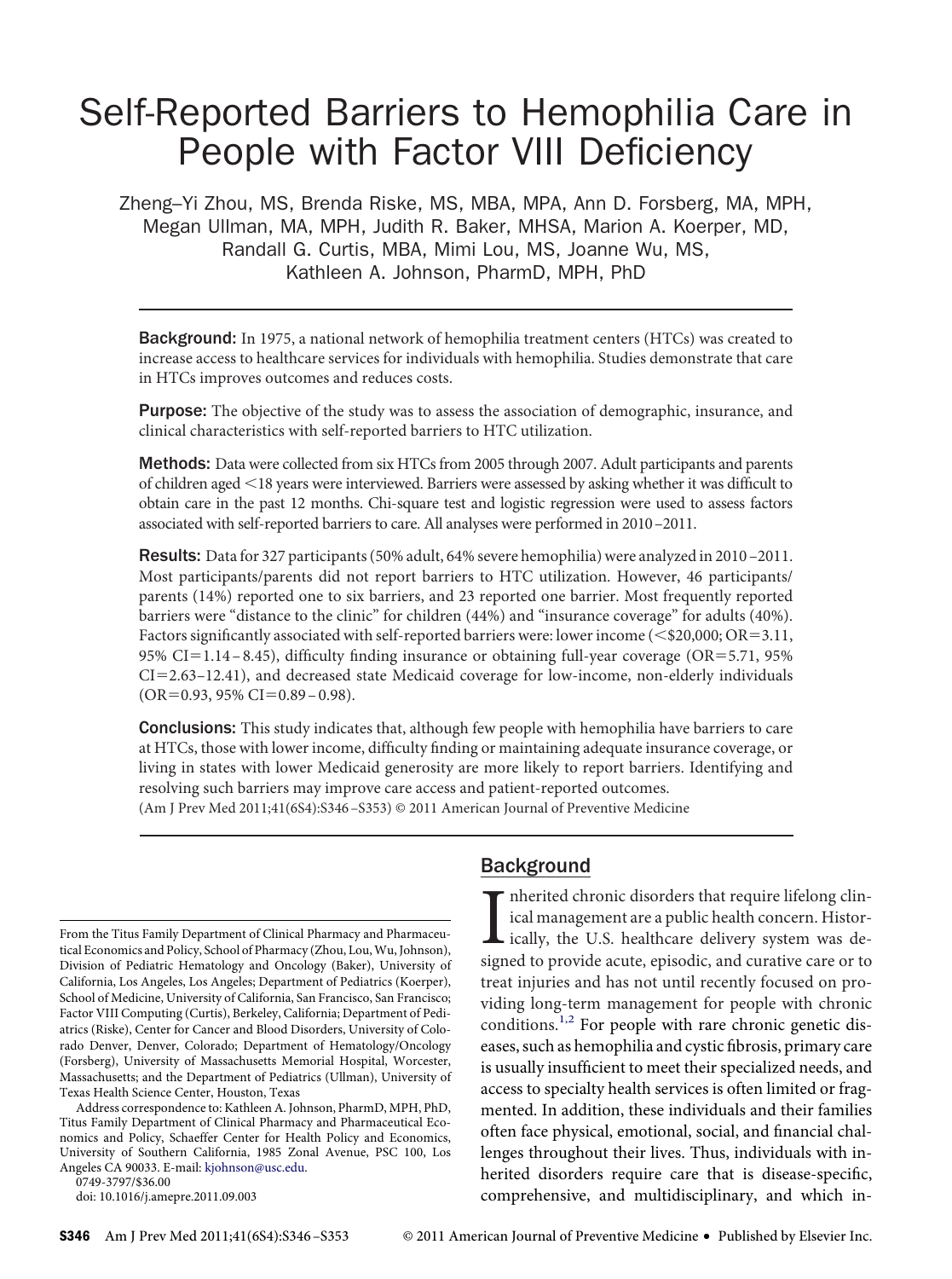cludes both appropriate medical and psychosocial services. The national hemophilia comprehensive care program in the U.S. has been recognized as one of the most successful comprehensive care approaches for the care of people with inherited diseases.<sup>[3](#page-7-1)</sup>

Hemophilia is a rare genetic bleeding disorder that occurs among one in 5000 male births and affects approximately 20,000 people in the U.S., based on the expected births and deaths since 1994.<sup>4,5</sup> People with hemophilia either are defıcient in or are missing clotting factor VIII or IX, which places them at high risk of internal, muscular, and joint bleeding, as well as prolonged bleeding following trauma or surgery. Repeated hemorrhages, especially in people with severe hemophilia (factor activity less than 1% of the normal level), can lead to the development of chronic arthropathy. Over time, this condition can cause joint pain, reduction in joint range of motion, crippling musculoskeletal deformity, and disability. Treatment consists of injecting intravenously the missing clotting factor.

The complexity of treatment and the psychosocial aspects of hemophilia make care in a general hematology department or practice less desirable. In the U.S., a network of federally funded hemophilia treatment centers (HTCs) was initiated in 1975 to provide comprehensive care for people with congenital bleeding disorders.<sup>3</sup> Since the 1980s, the CDC has provided additional funding to implement prevention programs, with an emphasis on risk-reduction practices. Over the years, the original network of 22 HTCs has expanded to more than 130 HTCs, which are organized into 12 regional networks. Treatment centers are currently funded by the Health Resources and Services Administration (HRSA) and by the CDC to provide comprehensive care and preventive services to people with hemophilia and other bleeding disorders.<sup>[6](#page-7-3)</sup>

A core HTC team usually consists of a pediatric or adult hematologist who serves as medical director, a nurse coordinator, a physical therapist, and a psychosocial professional. Additional members may include an adult or pediatric hematologist, dentists, orthopedists, genetic counselors, pharmacists, infectious disease specialists, social workers, and research coordinators. HTCs also provide extensive infusion education and treatment plan development. Many of the larger HTCs increase individuals' access to hemophilia care by operating satellite clinics in rural areas and by offering telephone counseling to patients in remote or underserved areas. Many HTCs are covered entities in the federal 340B Drug Pricing Program, allowing them to purchase clotting factor concentrates at discounted prices, which generates program income that is used to maintain and expand HTC services.

Older studies report 70% of people with hemophilia in the U.S. receive at least some of their medical care from one of these HTCs.<sup>7,8</sup> The benefits of comprehensive HTC care to reduce hospitalization and unemployment rates, and as a consequence, lower the overall cost of hemophilia are known. $9-11$  Based on surveillance data gathered by the CDC, people who receive care at HTCs have a 40% deceased risk of death and a 40% decreased hospitalization rate for bleeding complications compared with people who receive care from non-HTC providers, despite the fact that HTCs provide health care to a disproportionately larger share of individuals with severe com-plications.<sup>[7,12](#page-7-4)</sup> About 30% of all people with hemophilia in the U.S. do not receive care from HTCs. However, this population is diffıcult to study because each non-HTC care site has few individuals with hemophilia.

Although at least 70% of the population receives care at HTCs, the barriers to HTC utilization have not been formally studied. Identifying barriers to HTC utilization and implementing strategies to increase access to these services are critical to the improvement of outcomes and the reduction of long-term disabilities. The objective is to identify (1) barriers that may prevent individuals from using HTC services; and (2) patient sociodemographic and clinical characteristics associated with barriers to this care.

## Methods

### Participants and Procedures

This analysis used data from the Hemophilia Utilization Group Study part Va (HUGS Va), a multicenter, observational study designed to examine the cost and burden of illness in people with hemophilia in the U.S. The details of study design, methodology, and baseline data have been described elsewhere.<sup>13</sup> Briefly, data were collected prospectively among people with hemophilia A who received care at one of six HTCs located in California (2 centers), Colorado, Indiana, Massachusetts, and Texas. These sites were selected because they are geographically diverse and representative of HTCs in the U.S., located in populous states, thus serving relatively large hemophilia populations allowing for adequate subject enrollment, and had research personnel willing to participate and conduct IRB review. Participant selection was stratifıed by level of factor VIII defıciency based on the CDC surveillance report to obtain a closely representative sample of individuals with mild, moderate, and severe hemophilia in each state where the HTCs are located. Eligibility criteria included: (1) aged between 2 and 64 years; (2) factor VIII level  $\leq 30\%$ , with or without a history of inhibitor; (3) receiving at least 90% of hemophilia care at the participating HTC; (4) obtaining care at the HTC within 2 years prior to enrollment in the study; and (5) English speaking. Individuals were excluded from participation in the study if they were determined to be cognitively impaired or had an additional bleeding disorder.

From 2005 through 2007, some 329 individuals with hemophilia A were enrolled in the HUGS Va study. After signing informed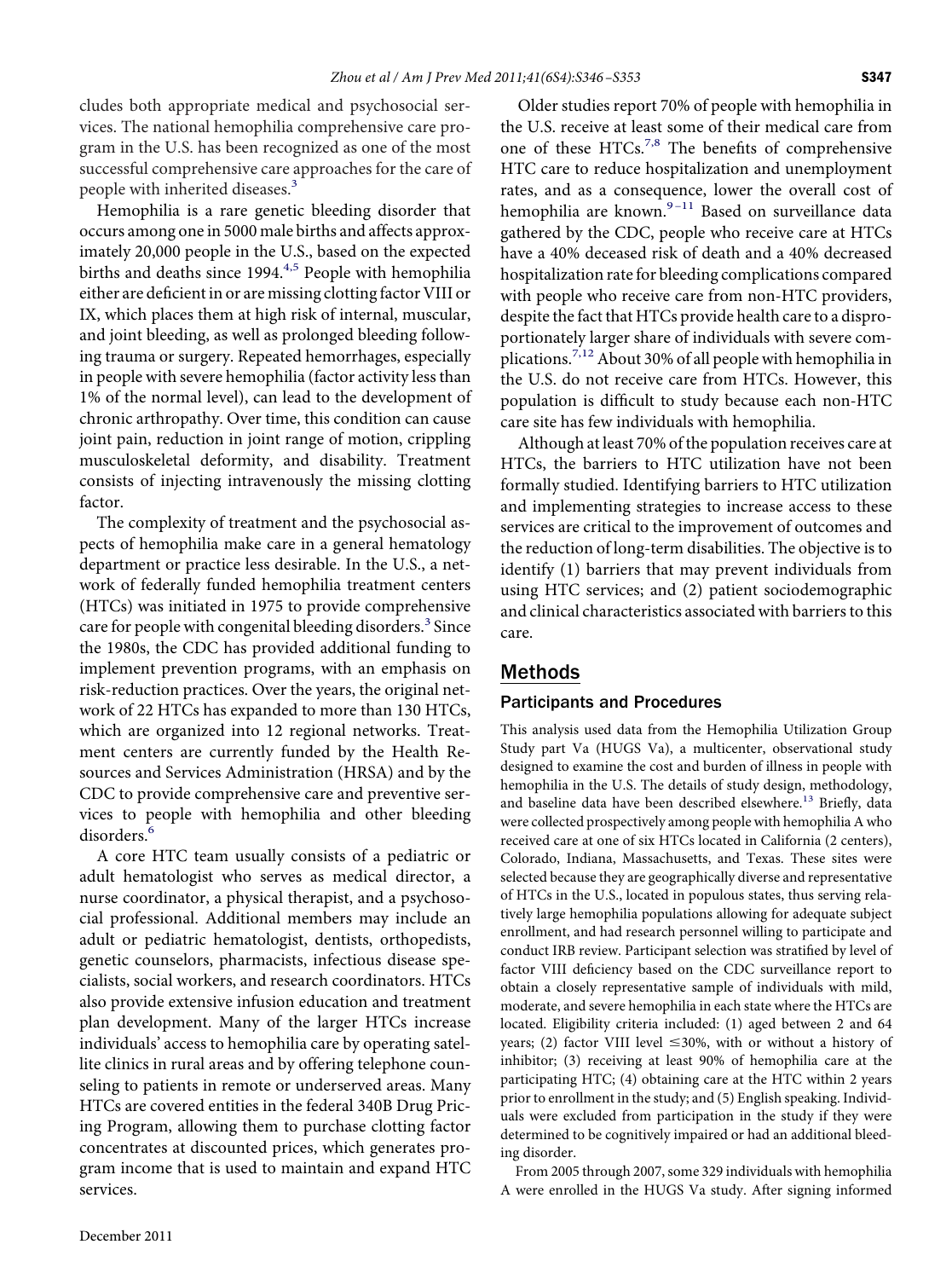consent, adult participants or parents of children aged  $\leq$ 18 years completed an initial interview. Individuals completed the survey by self-administration or were interviewed by research staff, so there would be no potential bias in response to the barriers to care questions in the survey. The interview gathered sociodemographic information, health insurance status, perceived barriers to hemophilia care, self-rated joint pain and motion limitation, infusion method, clotting factor utilization, and comorbidities. Clinical data abstracted through chart review included factor VIII activity level, body weight and height, current and past inhibitor levels, history of immune tolerance therapy, hepatitis virus serology, infusion method, and treatment regimen.

#### Measurement of Barriers to Care

The perception of barriers to HTC utilization among adult participants and parents seen at HTCs was assessed by examining responses to a single question: *In the past 12 months, has there ever been a time that you needed hemophilia care, but it was diffıcult to get?* Ten specifıc barriers and one open-ended question were assessed for study participants who reported diffıculty receiving care [\(Table 1\)](#page-2-0).

#### **Covariates**

Several factors hypothesized to be associated with barriers to HTC utilization were included in the analysis. For some variables, such as marital status, education level, and employment status, parents' status for participants aged  $\leq$ 18 years were combined with adult participants' data. Sociodemographic characteristics included: age; education (high school or less versus beyond high school); marital status (married or with partner versus "other" status); employment (part-time or full-time employed versus unemployed); income (household income <\$20,000 per year versus ≥\$20,000 per year); and race (white versus nonwhite). To adjust for the effect of comorbidities and health status, clinical characteristics (such as hemophilic severity, history of inhibitors, HIV/AIDS infection, and liver disease/hepatitis) were included in the analysis. Participants in rural areas often face issues of geographic distance and availability

<span id="page-2-0"></span>Table 1. Types of barriers to HTC utilization<sup>a</sup>

| <b>Barriers</b>                                           |
|-----------------------------------------------------------|
| 1. Distance to the center                                 |
| 2. Transportation to center                               |
| 3. Insurance does not pay for comprehensive care at HTC   |
| 4. Difficulty getting off of work                         |
| 5. The clinic hours were not convenient                   |
| 6. You needed someone to take care of your children       |
| 7. You would lose pay from work                           |
| 8. You had a conflict with the staff at HTC               |
| 9. HTC staff is not responsive or receptive to your needs |
| 10. Language barrier                                      |
| 11. Other barrier, specify                                |

<sup>a</sup>Options as listed in study questionnaire HTC, hemophilia treatment center

of transportation when seeking health care. Therefore, "distance to HTC," which is the distance from the participants' home ZIP code to their regular HTC clinic and HTC outreach clinic, was also included as a variable in the analysis.

Insurance status was assessed using both individual- and statelevel data. Two individual-level insurance variables were collected: length of insurance coverage (none or less than 12 months coverage versus full-year coverage) and diffıculty fınding insurance. Because these two variables measure similar aspects of insurance problems, they were combined into a new variable, health insurance issues, in the multivariable analysis. Studies indicate that the relative generosity of state Medicaid eligibility can influence access to health care, not only for those eligible for Medicaid, but also for all low-income, non-elderly adults who are affected by Medicaid coverage deci-sions.<sup>[14](#page-7-7)</sup> To account for state variation in Medicaid generosity, state-level Medicaid coverage rates were examined in the states where centers are located. Using the methodology developed by Weissman et al.,<sup>[14](#page-7-7)</sup> the Medicaid coverage rate for each state was calculated as the actual number of low-income non-elderly individuals (200% of poverty) covered by Medicaid divided by the number of all low-income non-elderly individuals without private insurance. State data provided by the Kaiser Commission on Medicaid and the Uninsured, 2005–2006, were used in the calculation. $15$ 

### Statistical Analysis

The proportion of participants who reported any barrier to HTC utilization was calculated, and specifıc barriers were also identifıed. Specifıc barriers reported by adults and those reported by the parents of children aged  $\leq$ 18 years were compared. Due to the small number of participants who reported each specifıc barrier, the subsequent analyses focused on the factors associated with any barrier to HTC utilization. A series of bivariate analyses (chi-square or Fisher's exact test and Student's *t*-test) was run to evaluate the association between overall barriers and each covariate. To identify characteristics associated with any barrier to care, a series of logistic regression models was developed. Univariate logistic analysis was conducted to examine each independent variable separately, and then a multivariable logistic regression containing all independent variables was conducted to adjust for variation in characteristics among the participants.

Because comorbidities occur predominantly in adults, the association of patient characteristics with barriers in children and in adult participants was examined separately. Comorbidities, including AIDS/HIV infection and liver disease, were considered in the model for adults. Participants' history of inhibitor development was not included in the multivariable model because of the high association with hemophilic severity. For categorical variables, the group with fewer barriers to HTC utilization was designated as the reference group. The model's overall significance was tested by likelihood ratio test  $(\chi^2_{\quadtext{Model}})$ . Variables in the model were checked for multicollinearity by using correlation, tolerance, and variance inflation factors. Finally, the Hosmer-Lemeshow chi-square test  $(\chi^2_{\ \rm HL})$  was used to test goodness of fıt of the model to the data. All analyses were performed in 2010 –2011 using SAS statistical software version 9.2.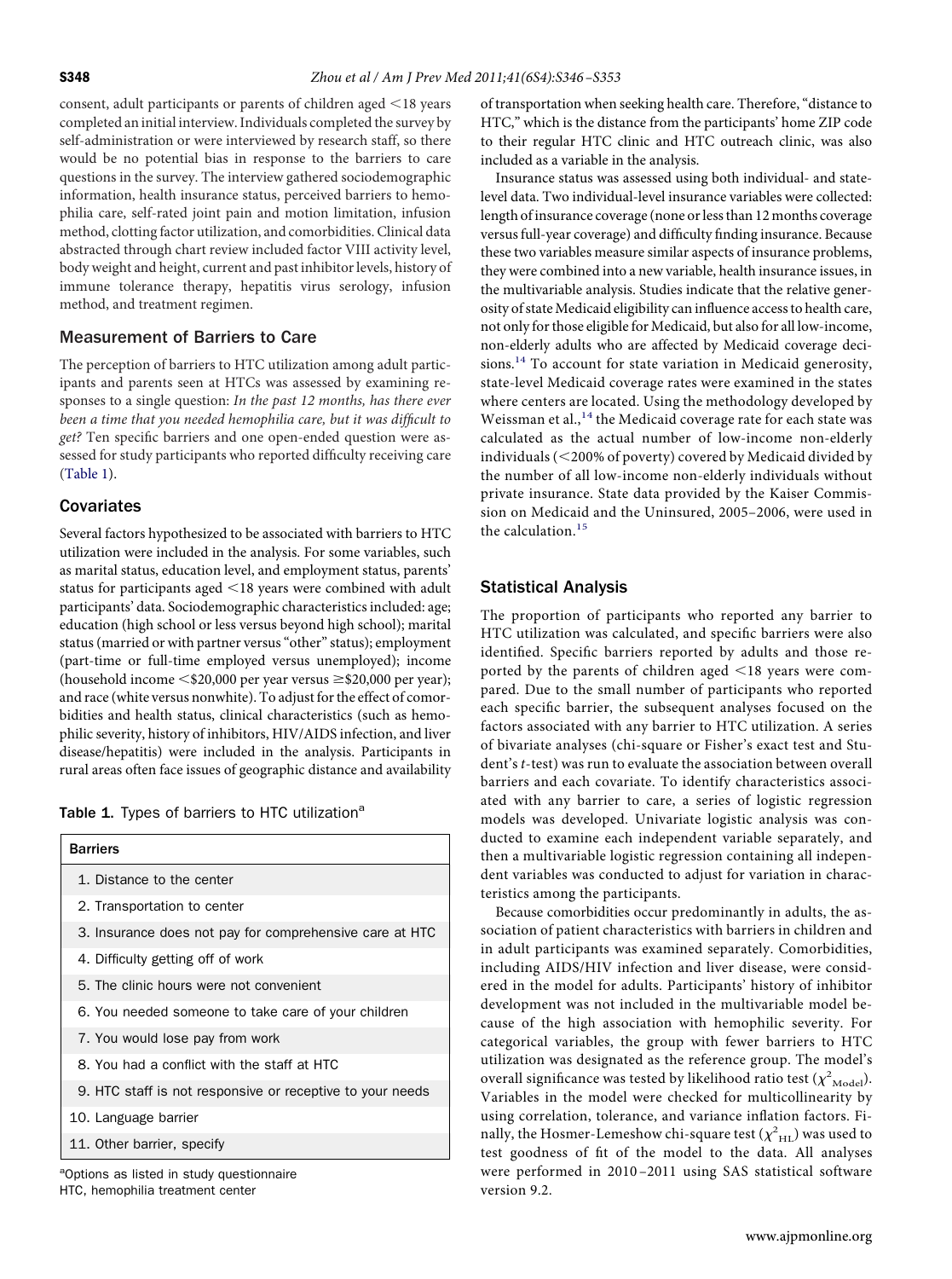# Results

Of 329 HUGS Va participants, 327 (99.4%) adult participants or parents of children  $>18$  years who completed the barrier to HTC utilization questionnaire were included in the analysis. About half (50.2%) of participants were adults, and nearly two thirds (64.2%) had severe hemophilia. Mean age was 9.7 years for children and 33.7 years for adults. A total of 32 (9.7%) participants received their usual care at local outreach clinics that are affıliated with two HTCs. For these participants, the average distance to the outreach clinic was 47.8 miles, compared to 271.2 miles if they attended the primary clinic  $(p<0.0001)$ .

Most of the adult participants or parents of children (86%) reported no barriers to HTC utilization. However, 46 participants/parents (14%) reported at least one barrier to HTC utilization [\(Table 2\)](#page-3-0). Adults were more likely to report having barriers to care than were the parents of children with hemophilia  $(p=0.03)$ . Among those with perceived barriers, 23 participants/ parents (50%) reported only one barrier, whereas one participant (2%) reported six barriers. The most frequently reported barrier to care for parents was "distance to the clinic," which was cited by 44% of parents who perceived barriers. Among adult participants, "insurance coverage" was cited as a barrier to care by 40% of adults reporting barriers. Adult participants were more likely than parents to report "insurance coverage" as a barrier to HTC care.

The demographic and clinical characteristics of the study population by overall barriers to HTC utilization are summarized in [Table 3.](#page-4-0) Compared with participants who reported no barriers, those who reported barriers to HTC utilization were more often unemployed (45.7% vs 29.9% among participants with no barriers,  $p$ =0.03), to be from a family with income  $\leq$ \$20,000 (35.7% vs 14.7%,  $p$ =0.0009), to have no or less than 12 months' health insurance coverage (31.1% vs 6.2%,  $p < 0.0001$ ), and to have had difficulty finding insurance  $(68.9\% \text{ vs } 21.1\%, p<0.0001)$ . Geographic variations were also found among individuals who reported barriers. Participants from some states were more likely to report barriers to care than those from other states  $(p=0.005)$  [\(Table 3\)](#page-4-0). Distance to HTC was not significantly different among participants who reported barriers to care compared with those with no barriers  $(p=0.15)$ . Hemophilic severity also was not associated with participant/parent report of barriers to care. Individuals with liver disease or hepatitis more frequently reported barriers than

<span id="page-3-0"></span>Table 2. Comparisons of participant/parent-reported barriers to HTC utilization for children versus adults with hemophilia A (*n*, %)

| <b>Barriers</b>                                        | <b>Total sample</b> | Children  | <b>Adults</b> |
|--------------------------------------------------------|---------------------|-----------|---------------|
| Overall <sup>a</sup>                                   | $(n=327)$           | $(n=163)$ | $(n=164)$     |
|                                                        | 46 (14.1)           | 16(9.8)   | $30(18.3)*$   |
| Specific <sup>b</sup>                                  | $(n=46)$            | $(n=16)$  | $(n=30)$      |
| Distance to the center                                 | 16(34.8)            | 7(43.8)   | 9(30.0)       |
| Clinic hours were not convenient                       | 14(30.4)            | 6(37.5)   | 8(26.7)       |
| Insurance does not pay for comprehensive care at HTC   | 13(28.3)            | 1(6.3)    | $12(40.0)*$   |
| Transportation to center                               | 11(23.9)            | 5(31.3)   | 6(20.0)       |
| You would lose pay from work                           | 11(23.9)            | 3(18.8)   | 8(26.7)       |
| Difficulty getting off of work                         | 8(17.4)             | 2(12.5)   | 6(20.0)       |
| You needed someone to take care of your children       | 4(8.7)              | 2(12.5)   | 2(6.7)        |
| You had a conflict with the staff at HTC               | 4(8.7)              | 2(12.5)   | 2(6.7)        |
| HTC staff is not responsive or receptive to your needs | 4(8.7)              | 2(12.5)   | 2(6.7)        |
| Language barrier <sup>c</sup>                          |                     |           |               |
| Other barriers                                         | 4(8.7)              | 2(12.5)   | 2(6.7)        |

*Note:* Data are presented as frequency (column %). Barriers for parents of children aged <18 years and those for adults differ significantly. Response to question: *In the past 12 months, has there ever been a time that you needed hemophilia care but it was difficult to get it?* <sup>b</sup> <sup>b</sup>The percentages for specific barriers are based on those who reported a barrier to HTC utilization (*n*=46).<br><sup>c</sup>No participants reported a language barrier.

<sup>c</sup>No participants reported a language barrier.

\**p*<0.05

HTC, hemophilia treatment center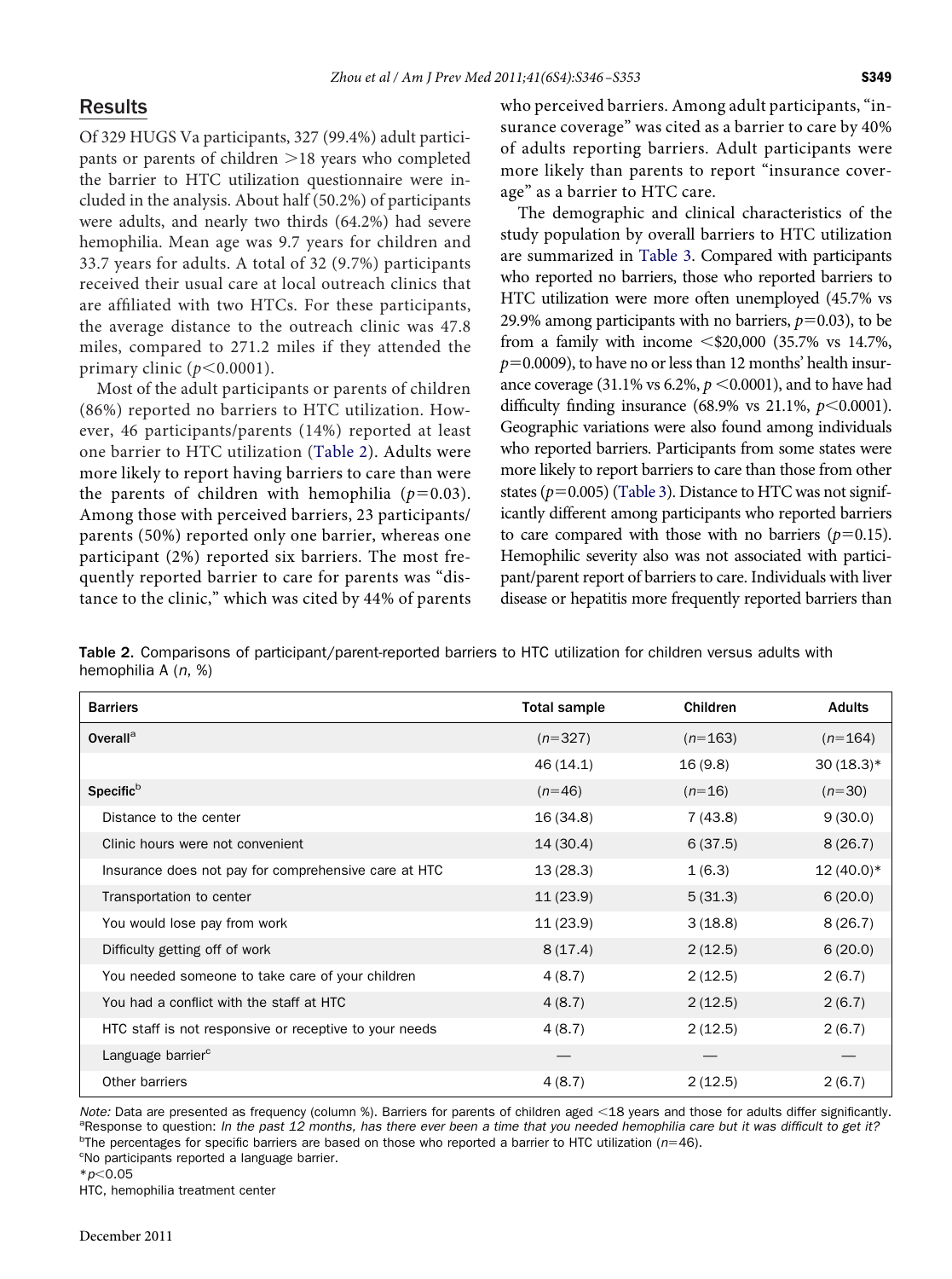## <span id="page-4-0"></span>**S350** *Zhou et al / Am J Prev Med 2011;41(6S4):S346 –S353*

#### Table 3. Distribution of characteristics of study population, overall and by self-reported barriers to HTC utilization, *n* (%)

|                                              |                        | Barriers to care <sup>a</sup> |              |            |
|----------------------------------------------|------------------------|-------------------------------|--------------|------------|
| Characteristics                              | Total sample $(n=327)$ | Yes $(n=46)$                  | No $(n=281)$ | p-value    |
| Age, years (M [SD])                          | 21.6(15.2)             | 23.5(14.1)                    | 21.3(15.3)   | 0.3582     |
| Age group, years                             |                        |                               |              | 0.0275     |
| Child, 2-17                                  | 163(49.8)              | 16(34.8)                      | 147 (52.3)   |            |
| Adult, $\geq 18$                             | 164 (50.2)             | 30(65.2)                      | 134(47.7)    |            |
| Educationb                                   |                        |                               |              | 0.9424     |
| $\leq$ high school                           | 99 (30.7)              | 14(31.1)                      | 85 (30.5)    |            |
| $>$ high school                              | 224(69.3)              | 31(68.9)                      | 193 (69.4)   |            |
| Marital status <sup>b</sup>                  |                        |                               |              | 0.7444     |
| Married/with partner                         | 192 (58.7)             | 26(56.5)                      | 166(59.1)    |            |
| Not married                                  | 135(41.3)              | 20(43.5)                      | 115(40.9)    |            |
| Employment <sup>b</sup>                      |                        |                               |              | 0.0338     |
| Unemployed                                   | 105(32.1)              | 21(45.7)                      | 84 (29.9)    |            |
| Full-time or part-time                       | 222(67.9)              | 25(54.3)                      | 197(70.1)    |            |
| Income $($)^b$                               |                        |                               |              | 0.0009     |
| $<$ 20,000                                   | 54(17.5)               | 15(35.7)                      | 39(14.7)     |            |
| $\geq$ 20,000                                | 254 (82.5)             | 27 (64.3)                     | 227 (85.3)   |            |
| Race                                         |                        |                               |              | 0.9525     |
| White                                        | 212 (64.8)             | 30(65.2)                      | 182 (64.8)   |            |
| Non-white                                    | 115(35.2)              | 16(34.8)                      | 99(35.2)     |            |
| Insurance coverage <sup>c</sup>              |                        |                               |              | $<$ 0.0001 |
| None or $<$ 12 months                        | 31(9.7)                | 14(31.1)                      | 17(6.2)      |            |
| Full year                                    | 288 (90.3)             | 31(68.9)                      | 257 (93.8)   |            |
| Difficulty finding insurance <sup>c</sup>    | 88 (27.9)              | 31(68.9)                      | 57(21.1)     | $<$ 0.0001 |
| <b>Location of HTCs</b>                      |                        |                               |              | 0.0045     |
| California                                   | 99 (30.3)              | 8(17.4)                       | 91(32.4)     |            |
| Colorado                                     | 61(18.7)               | 14(30.4)                      | 47 (16.7)    |            |
| Indiana                                      | 56(17.1)               | 9(19.6)                       | 47(16.7)     |            |
| Massachusetts                                | 53(16.2)               | 2(4.4)                        | 51(18.1)     |            |
| Texas                                        | 58 (17.7)              | 13(28.3)                      | 45(16.0)     |            |
| Distance to HTC, miles (M [SD]) <sup>d</sup> | 45.2 (63.6)            | 62.8(94.0)                    | 42.2(56.8)   | 0.1530     |
| <b>Hemophilia severity</b>                   |                        |                               |              | 0.6284     |
| Mild/moderate                                | 107 (35.8)             | 15(32.6)                      | 102(36.3)    |            |
| Severe                                       | 210 (64.2)             | 31(67.4)                      | 179 (63.7)   |            |
| History of inhibitors                        | 51(15.6)               | 7(15.2)                       | 44 (15.7)    | 0.9391     |
| HIV/AIDS                                     | 44 (13.5)              | 9(19.6)                       | 35(12.5)     | 0.1902     |
| Liver disease/hepatitis                      | 110 (33.6)             | 22(47.8)                      | 88 (31.3)    | 0.0280     |

*Note:* Data are presented as frequency (column %). *p*-values in bold are significant.

a<br>Response to question: *In the past 12 months, has there ever been a time that you needed hemophilia care, but it was difficult to get it?* 

<sup>b</sup>For participants or parents of child aged <18 years

c Data do not add up to *n*-327 due to nonresponse.

<sup>d</sup>Distance to regular clinic or outreach if outreach clinic is available in the area

HTC, hemophilia treatment center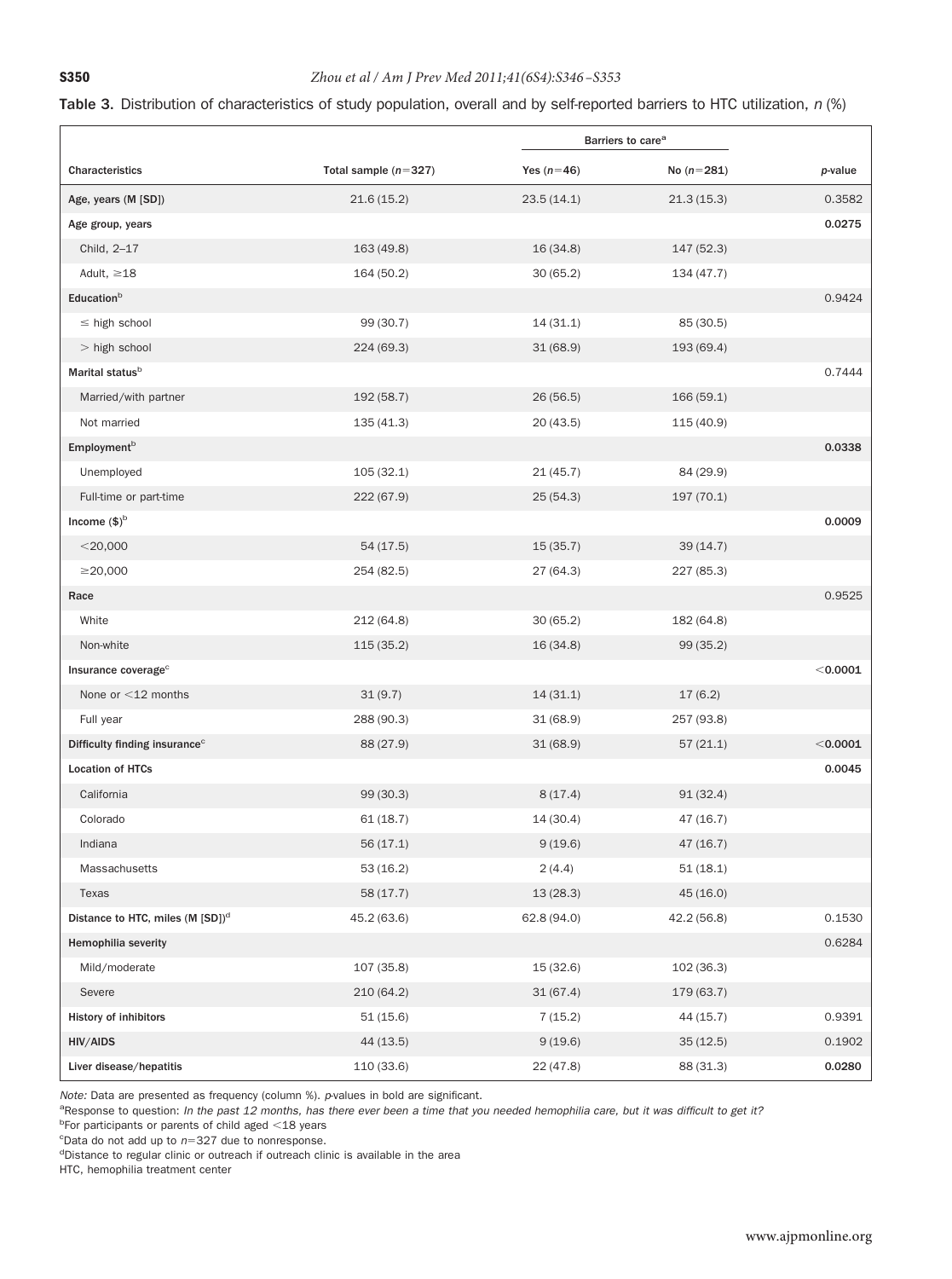| ٠<br>$\sim$<br>×<br>۰. |
|------------------------|
|                        |

<span id="page-5-0"></span>Table 4. Multivariable logistic regression analysis of participant characteristics associated with barriers to HTC utilization

|                                         | Model 1 overall<br>$(n=302)$ | Model 2 children<br>$(n=149)$ | Model 3 adults<br>$(n=153)$ |
|-----------------------------------------|------------------------------|-------------------------------|-----------------------------|
|                                         | OR (95% CI)                  | OR (95% CI)                   | OR (95% CI)                 |
| Aged $\geq$ 18 years                    | $1.59(0.64 - 3.95)$          |                               |                             |
| Married/with partner                    | $1.41(0.59 - 3.38)$          | $0.82(0.14 - 4.69)$           | $1.93(0.66 - 5.65)$         |
| Unemployed                              | $1.15(0.48 - 2.76)$          | $1.66(0.41 - 6.78)$           | $0.85(0.25 - 2.96)$         |
| Income $<$ \$20,000                     | $3.11(1.14 - 8.45)$          | 7.55 (0.99-57.77)             | $2.82(0.76 - 10.51)$        |
| White                                   | $0.92(0.47 - 2.76)$          | $2.10(0.46 - 9.55)$           | $0.68(0.23 - 2.01)$         |
| Insurance issues: yes <sup>a</sup>      | $5.71(2.63 - 12.41)$         | $2.19(0.59 - 8.08)$           | 10.38 (3.36-32.05)          |
| State Medicaid coverage, % <sup>b</sup> | $0.93(0.89 - 0.98)$          | $0.88(0.80 - 0.97)$           | $0.95(0.89 - 1.00)$         |
| Distance to HTC, miles <sup>c</sup>     | $1.00(1.00-1.01)$            | $0.99(0.98 - 1.01)$           | $1.00(1.00 - 1.01)$         |
| Hemophelia severity: severe             | $1.27(0.57-2.88)$            | $0.82(0.21 - 3.17)$           | $1.80(0.55 - 5.89)$         |
| Liver disease/hepatitis: yes            |                              |                               | 1.54 (0.47-4.97)            |
| HIV/AIDS: yes                           |                              |                               | $0.62(0.17-2.24)$           |

*Note:* For categoric variables, the group theorized to have fewer barriers to HTC utilization was used as the reference group. Bold type indicates significant ( $p$ <0.05) ORs.

Model 1,  $\chi^2_{\text{model}} = 53.70$ ,  $p < 0.0001$ ,  $\chi^2_{\text{HL}} = 7.95$ ,  $p = 0.44$ .<br>Model 2,  $\chi^2_{\text{model}} = 17.41$ ,  $p < 0.05$ ,  $\chi^2_{\text{HL}} = 3.56$ ,  $p = 0.89$ .<br>Model 3,  $\chi^2_{\text{model}} = 41.27$ ,  $p < 0.0001$ ,  $\chi^2_{\text{HL}} = 5.25$ ,  $p = 0.73$ .

<sup>a</sup>Coverage <12 months and/or difficulty finding insurance<br><sup>b</sup>State Medicaid coverage refers to the percentage of low in <sup>b</sup>State Medicaid coverage refers to the percentage of low-income non-elderly covered by Medicaid as a percentage of all low-income non-elderly without private insurance in 2005–2006. California=47.2%; Colorado=33.6%; Indiana =50.4%; Massachusetts=59.5%; Texas=34.6%.<br>Clistance to regular clinic or outraach if outraach clinic is available in the area <sup>c</sup>Distance to regular clinic or outreach if outreach clinic is available in the area

HTC, hemophilia treatment center;  $\chi^2_{\rm \,HL}$ , Hosmer-Lemeshow chi-square test

those without these comorbidities (47.8% versus 31.3%,  $p=0.03$ ).

An analysis of barriers by state was also conducted. Univariate analysis indicates that overall rates of barriers to care by state ranged from  $4\%$  to  $23\%$  ( $p=0.005$ ). Ten specifıc barriers were compared by state between those who reported barriers and those who did not report barriers. "Distance to the clinic" was reported as a barrier in participants from four of the fıve states analyzed (5% of all participants), with the percentage by state ranging from 0% to 13%  $(p=0.01)$ . Regarding "transportation to clinic," three states had participants who reported this as an issue (overall rate 3%, range from 0% to 9% by state,  $p$ =0.001). No other specific barriers were found to vary significantly by state.

[Table 4](#page-5-0) llustrates the multivariable logistic regression analyses of the association between participant sociodemographic and clinical characteristics and having any barrier to HTC utilization. Only individuals with complete data for all variables in the model were included in the analyses  $(n=302)$ . Among the entire sample, individuals with household income  $\leq$ \$20,000 were more likely to report a barrier compared with those with higher household income (OR=3.11, 95% CI=1.14-8.45).

Compared to those without health insurance issues (no diffıculties obtaining insurance and insurance coverage for an entire year), those individuals with insurance issues (less than full-year coverage and/or diffıculty fınding insurance) had a 470% higher risk of reporting a barrier to care (OR=5.71, 95% CI=2.63-12.41). Participants attending HTCs in states with lower Medicaid coverage rates for the low-income non-elderly were also more likely to report a barrier to HTC care. Each percentagepoint increase in the Medicaid coverage rate for the low-income non-elderly resulted in a 7% decrease in the risk of reporting any barrier to care ( $OR = 0.93, 95\%$  $CI = 0.89 - 0.98$ ).

Additional analyses were conducted among groups of children and adult participants separately. Although sample size was reduced in these subanalyses, the results indicate that the generosity of state Medicaid programs was signifıcantly associated with barriers to HTC utilization for children (OR=0.88, 95% CI=0.80-0.97). Adults with health insurance issues (less than full-year coverage and/or diffıculty fınding insurance) were even more likely to report barriers to HTC utilization (OR=10.38, 95%  $CI = 3.36 - 32.05$  compared with the overall sample  $(OR = 5.71)$ .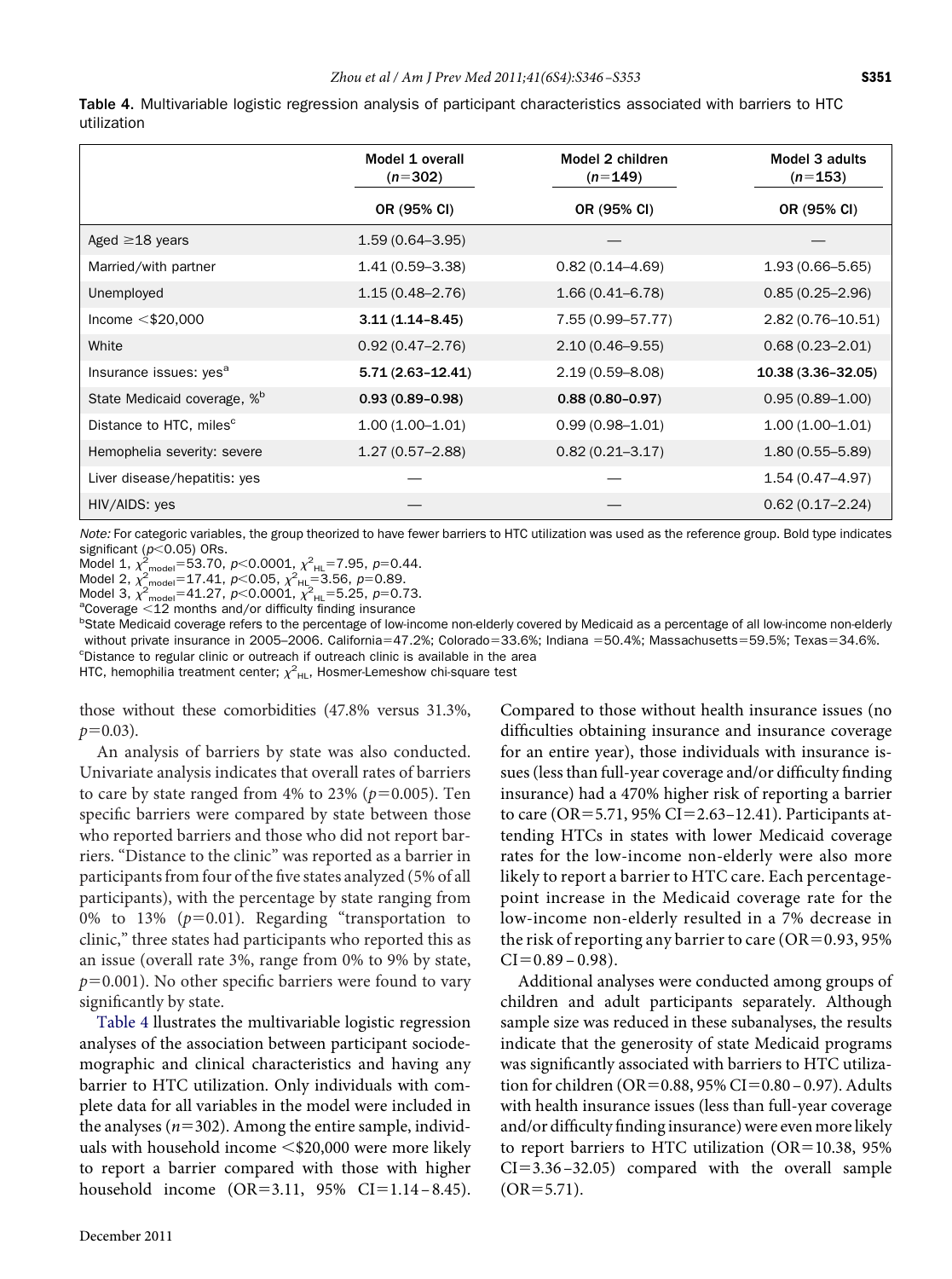## **Discussion**

To our knowledge, this analysis is the fırst prospective cohort study to examine in a comprehensive manner the barriers to HTC utilization among people with hemophilia A and individual characteristics associated with those barriers. It is important to note that although hemophilia is a chronic disease associated with major physical, social, and fınancial consequences, only one of seven HTC participants or parents who participated in this study reported barriers to hemophilia care. Some of the barriers reported by individuals included those possibly addressed by the individual centers (e.g., clinic hours, child care), and this feedback was provided. However, other participant characteristics such as income, insurance issues (lack of full-year insurance coverage and/or diffıculty fınding insurance), and the generosity of state Medicaid eligibility requirements were found to be significantly associated with barriers to HTC utilization and are policy issues that need to be addressed more globally.

In the preliminary analysis, it was found that participants from some states were more likely to report barriers to care than those from other states. This geographic variation was further explored in terms of generosity of state Medicaid eligibility criteria, distance to HTC, and provision of emergency care. Previous research has demonstrated that the generosity of a state's Medicaid eligibility criteria has an impact on access to health care for all low-income non-elderly adults who are affected by Med-icaid coverage decisions.<sup>[14](#page-7-7)</sup> Medicaid coverage rates for the low-income non-elderly were used as an indicator of Medicaid generosity, and it was found that a 1% increase in the Medicaid coverage rate results in a 7% decrease in the likelihood of a participant reporting a barrier to care.

Distance to clinic, particularly for those who live in rural areas, can be a barrier to obtaining care, and is not easily overcome due to time and transportation diffıculties involved. However, in the multivariable analysis, measured distance to HTC (regular clinic or outreach) was not signifıcantly associated with barriers to HTC utilization after adjusting for other variables. One explanation is that two HTCs in the study sample provide outreach clinics to individuals who reside in rural areas. The availability of outreach clinics can substantially reduce the travel distance. This issue needs further evaluation. Another potential source of differing barriers to care may be access to emergency care that could differ from center to center. It was found that all HTC sites in this study shared a common procedure for providing emergency care or recommending a same-day appointment, and all had a 24-hour call number. Thus, it did not appear that the emergency care provided by the various HTCs differed in a substantial way. Further research using a

larger sample size is needed to evaluate geographic variations among individuals with hemophilia.

The data have limitations, and the study results must be evaluated with these limitations in mind. Because all participants in the study received care at HTCs, the study results are applicable only to individuals receiving care from HTCs, and cannot be generalized to all individuals with hemophilia. Older studies have reported that around 30% of people with hemophilia do not receive any hemophilia care from HTCs, and they are more frequently individuals with mild disease or fewer complications.<sup>7</sup> However, no update to this number has been published in the last 12 years. Still, the overall rate of reported barriers to care in this study may underestimate barriers to care for the entire hemophilia population due to the exclusion of non-HTC–treated individuals. Although including the non-HTC–treated group would be informative, this population is also diffıcult to identify as the number of individuals seen at non-HTC healthcare sites are small. Future studies should address the barriers to care faced by the non-HTC population. Similarly, because only English-speaking participants were included in this study, these results cannot be generalized to the non–English-speaking population.

Additionally, the study's small sample size (a common limitation when studying rare conditions) may result in biased statistical inference. This also makes it diffıcult to explore the statistical association of specifıc barriers with sociodemographic, clinical, and state-specifıc characteristics. Lastly, the study included 20 households with more than one child participant. Although these siblings are individuals with unique ages and clinical characteristics, they shared the same sociodemographics as a household, and most of them (18 households) reported the same level of barriers. After excluding 20 children with the same characteristics as their included siblings, the results of multivariable analyses remained the same. Therefore, the results from the entire study population are reported in this paper.

## Conclusion

In conclusion, this study indicates that lower household income, insurance diffıculties, and residence in states with lower Medicaid program generosity are associated with selfreported barriers to HTC utilization. The availability of outreach clinics that serve rural communities may reduce the reported barriers related to distance to HTC care, but more study is needed. Identifıcation of barriers to hemophilia care is the first step in identifying policies that will increase access to care, potentially improving patient outcomes. Interventions that promote adequate insurance opportunities for individuals with hemophilia should be a high priority. The Affordable Care Act legislation may resolve some insurance